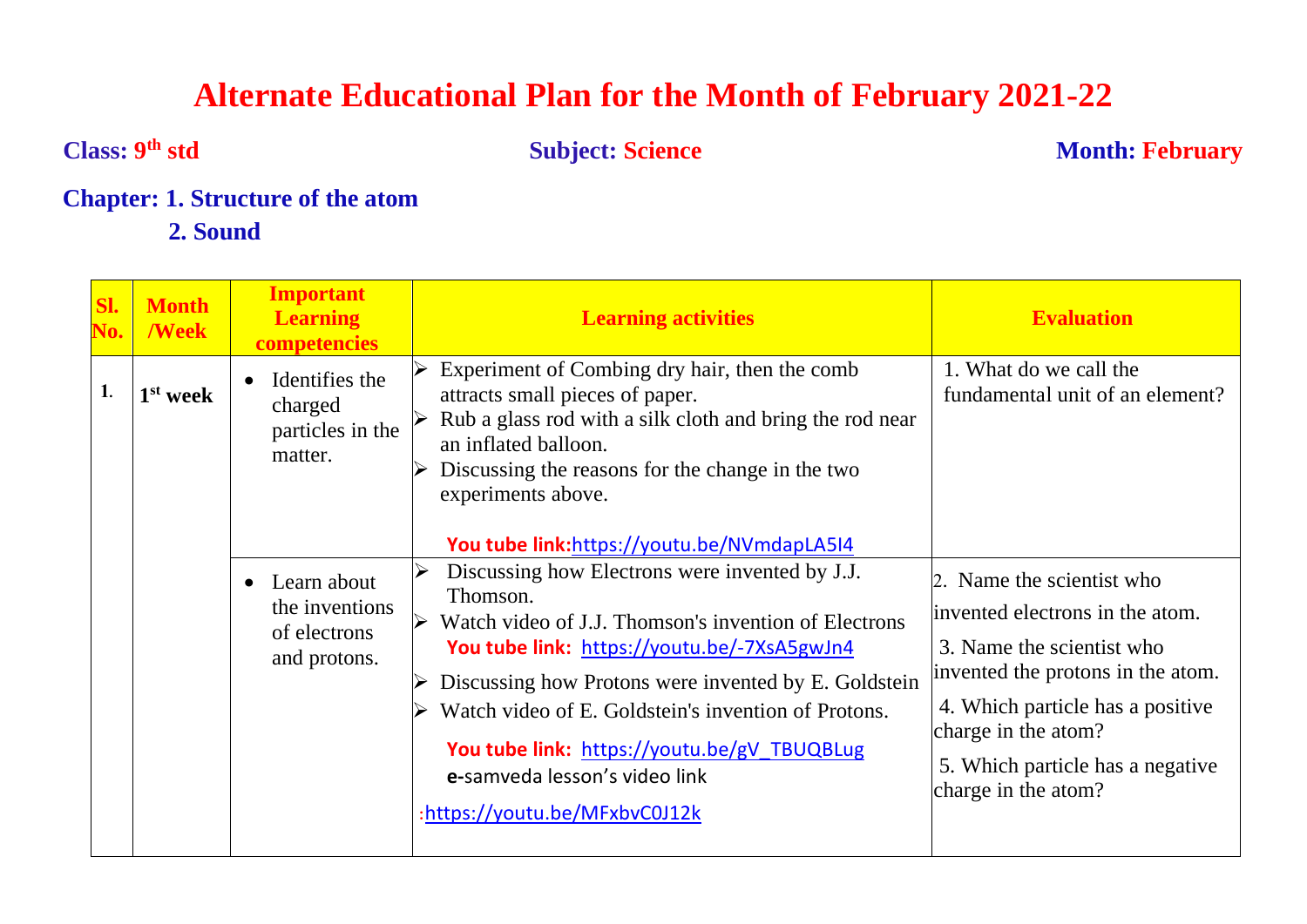|    |             | learn about<br>the structure<br>of the atom<br>and the<br>various<br>models of | Discussion of Thomson's atomic model.<br>Display the chart of Thomson's atomic model.<br>Watching the video Thomson's atomic model.                                                                                                                                                                                           | 6. List the important features of<br>Thomson's atomic model.<br>7. List the important features of |
|----|-------------|--------------------------------------------------------------------------------|-------------------------------------------------------------------------------------------------------------------------------------------------------------------------------------------------------------------------------------------------------------------------------------------------------------------------------|---------------------------------------------------------------------------------------------------|
|    |             | the atom.                                                                      | You tube link: https://youtu.be/8pBElOzwtFc<br>Discussion of Rutherford's atomic model.<br>Display the chart of Rutherford's atomic model.<br>Watching the video Rutherford's atomic model.                                                                                                                                   | Rutherford's atomic model.<br>8. Draw the Niels Bohr's atomic                                     |
|    |             |                                                                                | You tube link: https://youtu.be/TbAa9K41PVM<br>Discussion of Rutherford's atomic model.<br>Display the chart of Rutherford's atomic model.<br>$\triangleright$ Watching the video Rutherford's atomic model.<br>You tube link: https://youtu.be/fm2C0ovz-3M<br>e-samveda lesson's video link:<br>https://youtu.be/QXuvDO1Kcek | model and list the important<br>features.<br>(Page number $37 \& 38$ of text<br><b>Book</b> )     |
|    |             |                                                                                |                                                                                                                                                                                                                                                                                                                               |                                                                                                   |
| 2. | 2nd<br>week | Learn about<br>the invention<br>of neutrons.                                   | Introducing the inventor of neutrons, J. Chadwick.<br>Explaining the position and charge of neutrons in the<br>atom.<br>Identification of neutrons with the help of an atomic<br>model diagram chart.<br>> You tube link: https://youtu.be/ dMRUeoNirM                                                                        | 9. Name the scientist who<br>invented the neutron in the atom.                                    |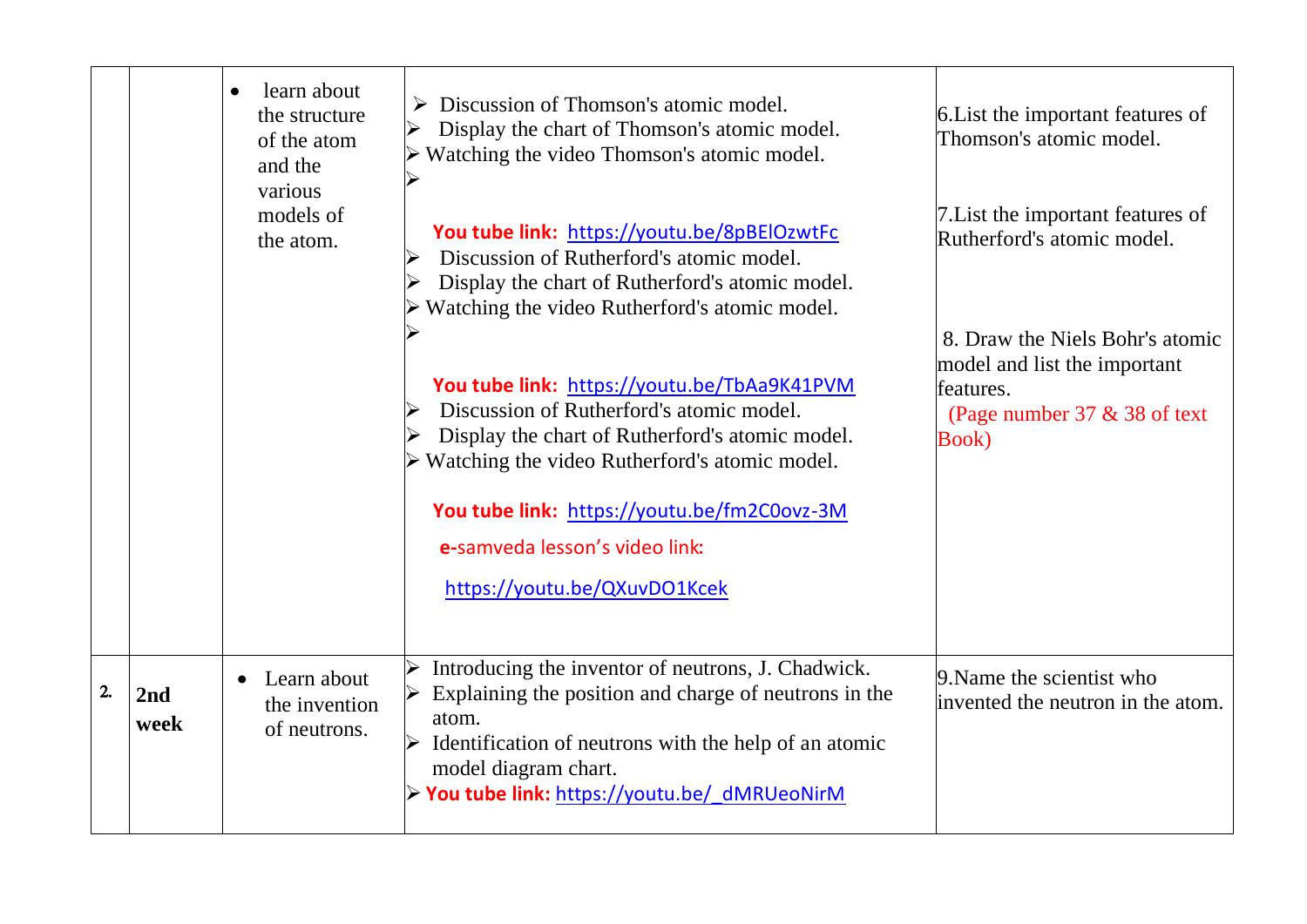| They know the<br>method of the<br>distribution of<br>electrons in<br>different shells<br>of the atom. | Introducing the shells around the nucleus of the atom.<br>$\triangleright$ Calculating the number of electrons in each shell.<br>Preparation of an electronic distribution model of<br>various elements.<br>You tube link: https://youtu.be/EMDrb2LqL7E                                                                                                 | 10. Write a formula to calculate<br>the number of electrons in an<br>atomic shell.                                                                        |
|-------------------------------------------------------------------------------------------------------|---------------------------------------------------------------------------------------------------------------------------------------------------------------------------------------------------------------------------------------------------------------------------------------------------------------------------------------------------------|-----------------------------------------------------------------------------------------------------------------------------------------------------------|
|                                                                                                       |                                                                                                                                                                                                                                                                                                                                                         | 11. Name the shells around the<br>atom and write their distribution<br>of electrons.                                                                      |
| Know the<br>Valency or<br>combining<br>capacity of<br>elements.                                       | Understanding of Valency of Elements.<br>Discussing valence electrons.<br>Making a Valency Table of Elements<br>Identification of various types valencies of metals and<br>alloys.<br>> You tube link: https://youtu.be/XWag7trUxeo                                                                                                                     | 12. Define the valency or<br>combining capacity of elements.<br>(Text book page number 50)                                                                |
| Know the<br>atomic number<br>and atomic<br>mass number<br>of elements.                                | $\triangleright$ Will discuss the atomic number and the atomic mass<br>number of elements.<br>$\triangleright$ Prepare a table of atomic number and atomic mass<br>number of different elements.<br>$\triangleright$ Displaying the table of atomic number and atomic<br>number of different elements.<br>> You tube link: https://youtu.be/N_1a11Wc-KA | 13. Write the difference between<br>atomic number and the atomic<br>mass number of elements.                                                              |
| Know the<br>Isotopes and<br>Isobars.                                                                  | $\triangleright$ Interpreting isotopes and introducing examples.<br>$\triangleright$ Prepare and display isotope table.<br>$\triangleright$ List the applications of isotopes.<br>Interpreting isobars and introducing examples.<br>$\triangleright$ Prepare and display isobars table.                                                                 | 14. Write the difference between<br>Isotopes and Isobars.<br>(Text book page number 52)<br>e-samveda lesson's video link:<br>https://youtu.be/Lut2lkUb1Y4 |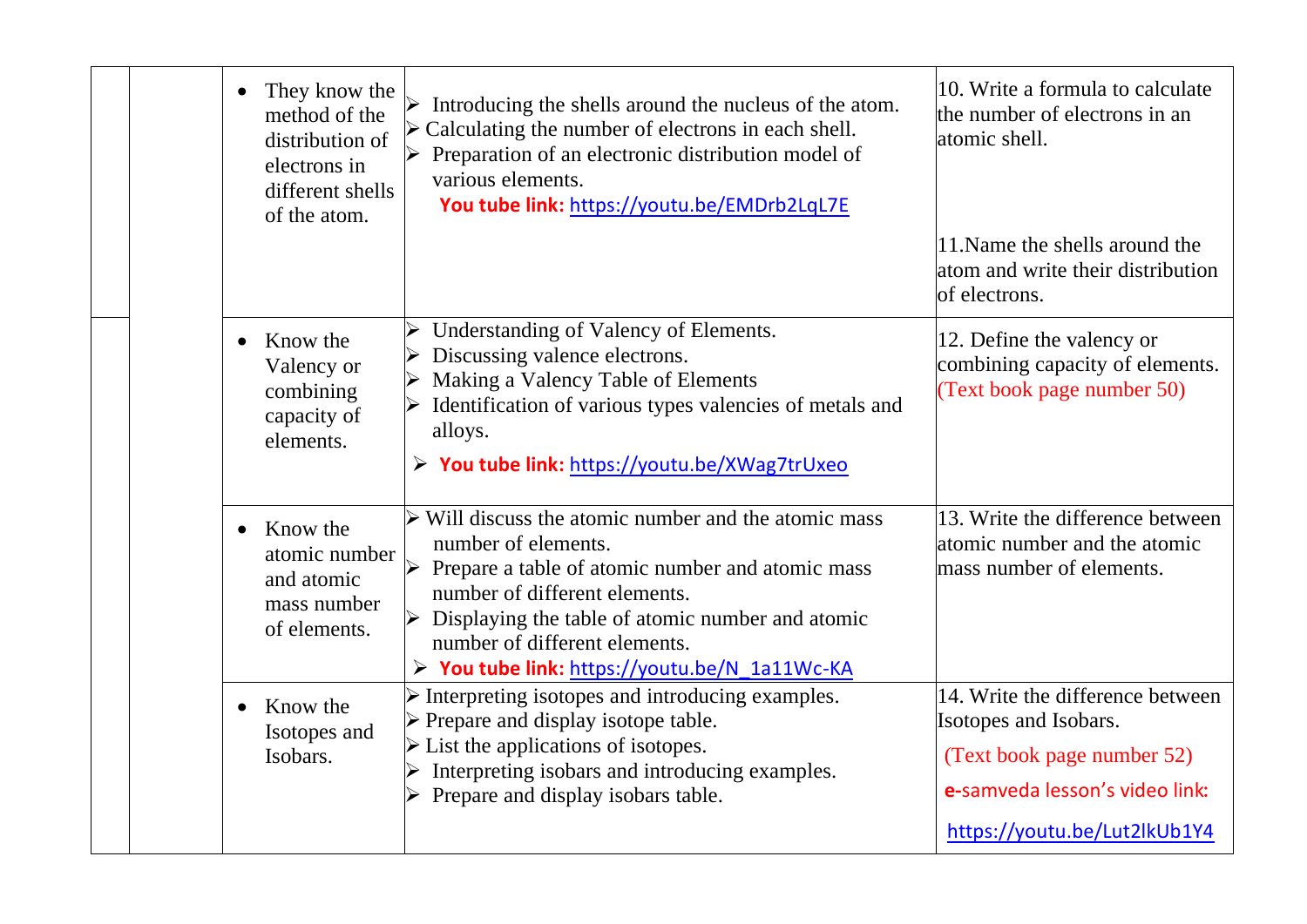| $\overline{\mathbf{3}}$ | • Will interpret<br>3rd<br>the concept of<br>week<br>the sound. |                                                                                                                                             | Close the eyes of children and engage them to perceive<br>and recognize the sounds of various vehicles, animal<br>noises and instruments.<br>$\triangleright$ conduct the Activities 12.1, 12.2 and 12.3.                                                                                                                                                                                                                                       | 1) Write an essay on the uses of<br>Sound in everyday life.<br>2) Give an example of "Sound"<br>is a form of energy."                                                                                   |
|-------------------------|-----------------------------------------------------------------|---------------------------------------------------------------------------------------------------------------------------------------------|-------------------------------------------------------------------------------------------------------------------------------------------------------------------------------------------------------------------------------------------------------------------------------------------------------------------------------------------------------------------------------------------------------------------------------------------------|---------------------------------------------------------------------------------------------------------------------------------------------------------------------------------------------------------|
|                         |                                                                 |                                                                                                                                             | Samveda link of sound lesson.<br>> https://youtu.be/XRWsEUZ-dFY                                                                                                                                                                                                                                                                                                                                                                                 |                                                                                                                                                                                                         |
|                         |                                                                 | will explain the<br>$\bullet$<br>production of<br>sound.<br>$\bullet$ will explain the<br>propagation of<br>sound through<br>demonstration. | $\triangleright$ Using a video or simulator to explain the sound waves<br>compression and rarefactions.<br>> https://youtu.be/GkNJvZINSEY<br>$\triangleright$ Demonstrating by bell jar experiment.                                                                                                                                                                                                                                             | 3) How does the sound from a<br>vibrating object reach our<br>ears?<br>4) Explain how the sound of<br>temple bell will reach us.<br>5) What conclusions do you<br>draw from the Bell Jar<br>experiment? |
|                         |                                                                 | • Experimenting<br>to learn that<br>"medium is<br>necessary for<br>sound<br>transmission".                                                  | Conduct Activity 12.4 and tell them to observe<br>$\blacktriangleright$<br>carefully.<br>$\triangleright$ Prepare a sound Wave Chart, Recognizing the<br>amplitude and frequency.<br>$\triangleright$ Listening the different types sounds in on mobile,<br>Tambourine, the harmonic tones of various<br>instruments, the roaring of the lion, the sounding of<br>the sounds of the machines and explain them soft<br>sound and loud sound etc. | 6) Which property of the sound<br>wave determines the<br>Compressions, Rarefactions?                                                                                                                    |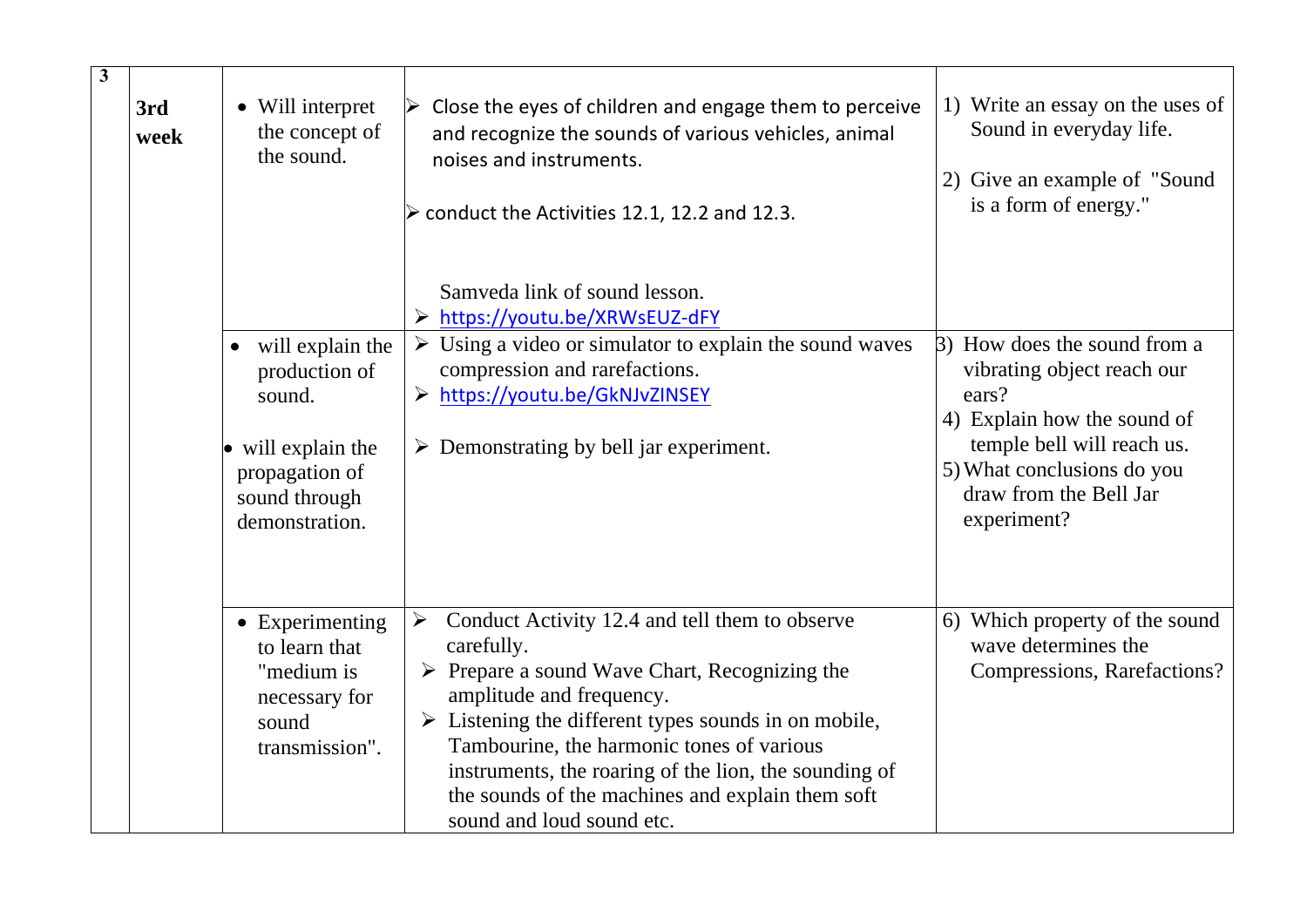|    |                      | Will justify<br>$\bullet$<br>Sound waves<br>are<br>longitudinal<br>waves<br>• Will describe<br>the<br>characteristic<br>of sound wave<br>by its<br>frequency,<br>amplitude and<br>speed. | $\triangleright$ Explaining them how the wavelength and frequency<br>are constant.<br>$\triangleright$ Group discussion to compare the speed of sound in<br>solid, liquid and gas.<br>Samveda part -2 link<br>> https://youtu.be/2xes5nKgFQ0 | 7) How are the wavelength and<br>frequency of a sound wave<br>related to its speed?<br>Solve text book page<br>number 176                                                                                 |
|----|----------------------|------------------------------------------------------------------------------------------------------------------------------------------------------------------------------------------|----------------------------------------------------------------------------------------------------------------------------------------------------------------------------------------------------------------------------------------------|-----------------------------------------------------------------------------------------------------------------------------------------------------------------------------------------------------------|
|    |                      | $\bullet$ Will<br>distinguish the<br>Compressions,<br>Rarefactions,<br>soft sound and<br>loud sound.                                                                                     | $\triangleright$ Conduct Activity 12.5<br>$\triangleright$ Applications of Ultrasound link<br>> https://youtu.be/yZty W8ySng                                                                                                                 | 8) Collect more information<br>about Sonic Boom.<br>9) What is Reflection of sound?<br>10) How do bats catch prey<br>using ultrasonic noise?<br>11) Does the Sound follow the<br>law of light reflection? |
| 4. | 4 <sup>th</sup> week | $\bullet$ V= $\mu$ Will<br>interpret this<br>equation.                                                                                                                                   | Instructing the children to prepare the chart.<br>➤<br>Collection of data from Internet.                                                                                                                                                     | 12)A sound wave travels at a<br>speed of $339 \text{ m s} - 1$ . If its<br>wavelength is 1.5 cm, what is<br>the frequency of the wave?                                                                    |
|    |                      | They will<br>$\bullet$<br>compare the<br>speed of sound<br>in different<br>media.                                                                                                        | $\triangleright$ Explaining the paragraph 12.5.1                                                                                                                                                                                             | Text book page number 12<br>questions                                                                                                                                                                     |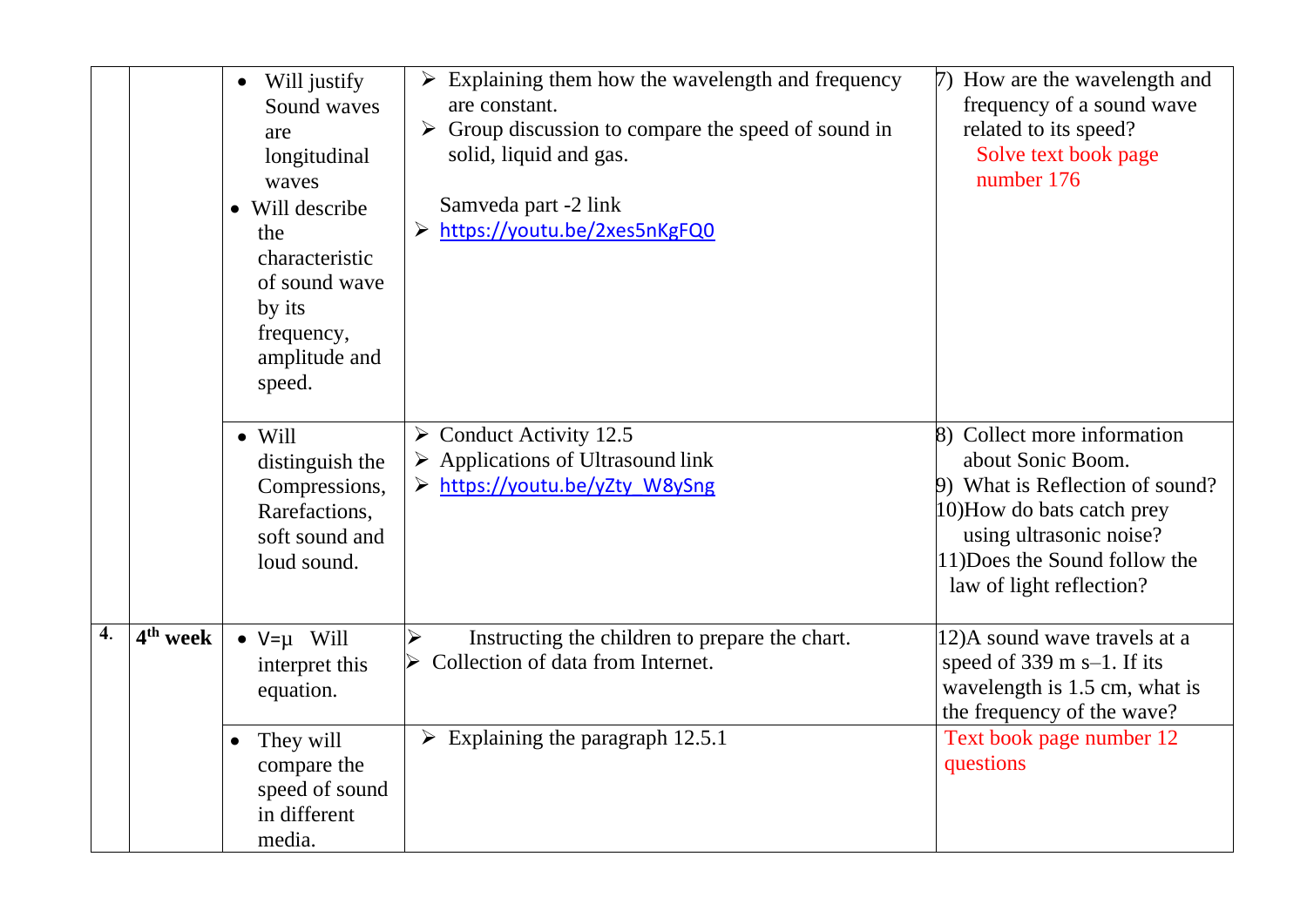| • Will make a list<br>of uses of<br>Reflection of<br>sound,<br>Reverberation<br>and multiple<br>reflection. | $\triangleright$ Analysing the paragraph 12.3.2<br>$\triangleright$ Solving the problem Example 12.2 | 13) List the speeds of the<br>different media as given in<br>Table -12.1                                                                                         |
|-------------------------------------------------------------------------------------------------------------|------------------------------------------------------------------------------------------------------|------------------------------------------------------------------------------------------------------------------------------------------------------------------|
| Will<br>$\bullet$<br>Classifies<br>the range of<br>auditory<br>sound.                                       | Samveda part-3 link<br>➤<br>> https://youtu.be/ojudS2L7H2s                                           | 14) An echo returned in 4s What<br>is the distance of the<br>reflecting surface from the<br>source, given that the speed<br>of sound is $342 \text{ m s}^{-1}$ ? |
| • Lists the<br>structure,<br>function and<br>uses of sonar.                                                 | $\triangleright$ Link of structure and function sonar.<br>> https://youtu.be/V BT-fnggiE             |                                                                                                                                                                  |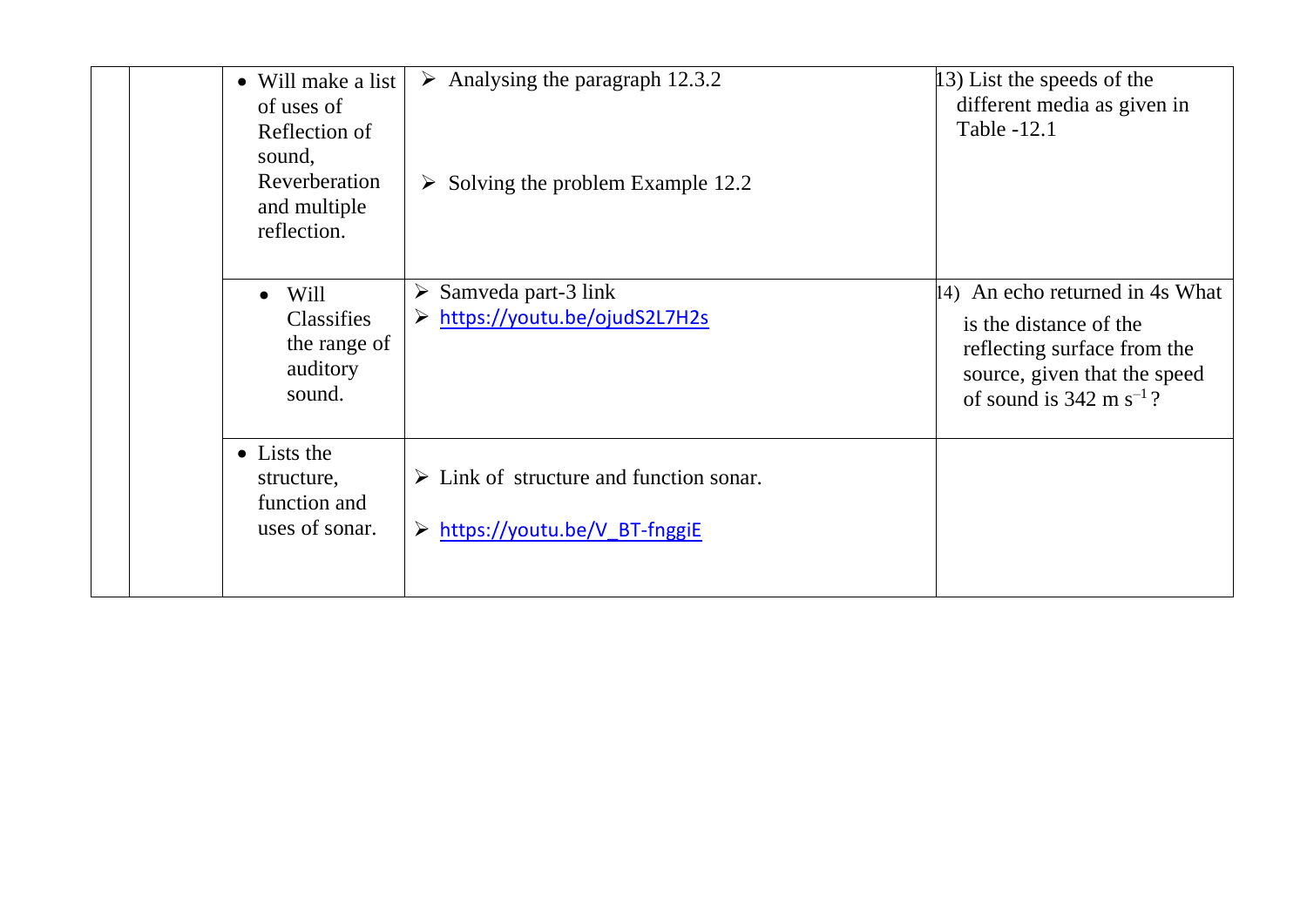### **Answer the following questions**

1.What are the proton and neutrons collectively called?

2. The atomic number of a element is 11. Write the name of the element and its valency.

\_\_\_\_\_\_\_\_\_\_\_\_\_\_\_\_\_\_\_\_\_\_\_\_\_\_\_\_\_\_\_\_\_\_\_\_\_\_\_\_\_\_\_\_\_\_\_\_\_\_\_\_\_\_\_\_\_\_\_\_\_\_\_\_\_\_\_\_\_\_\_\_\_

\_\_\_\_\_\_\_\_\_\_\_\_\_\_\_\_\_\_\_\_\_\_\_\_\_\_\_\_\_\_\_\_\_\_\_\_\_\_\_\_\_\_\_\_\_\_\_\_\_\_\_\_\_\_\_\_\_\_\_\_\_\_\_\_\_\_\_\_\_\_\_\_\_\_\_\_

\_\_\_\_\_\_\_\_\_\_\_\_\_\_\_\_\_\_\_\_\_\_\_\_\_\_\_\_\_\_\_\_\_\_\_\_\_\_\_\_\_\_\_\_\_\_\_\_\_\_\_\_\_\_\_\_\_\_\_\_\_\_\_\_\_\_\_\_\_\_\_\_\_ \_\_\_\_\_\_\_\_\_\_\_\_\_\_\_\_\_\_\_\_\_\_\_\_\_\_\_\_\_\_\_\_\_\_\_\_\_\_\_\_\_\_\_\_\_\_\_\_\_\_\_\_\_\_\_\_\_\_\_\_\_\_\_\_\_\_\_\_\_\_\_\_\_

3. draw the electron distribution structure of O-8.

4. Name the subatomic particle which has charge -1?

5. Name the subatomic particle which has charge +1?

6. Explain the Thomson's atomic model with a diagram.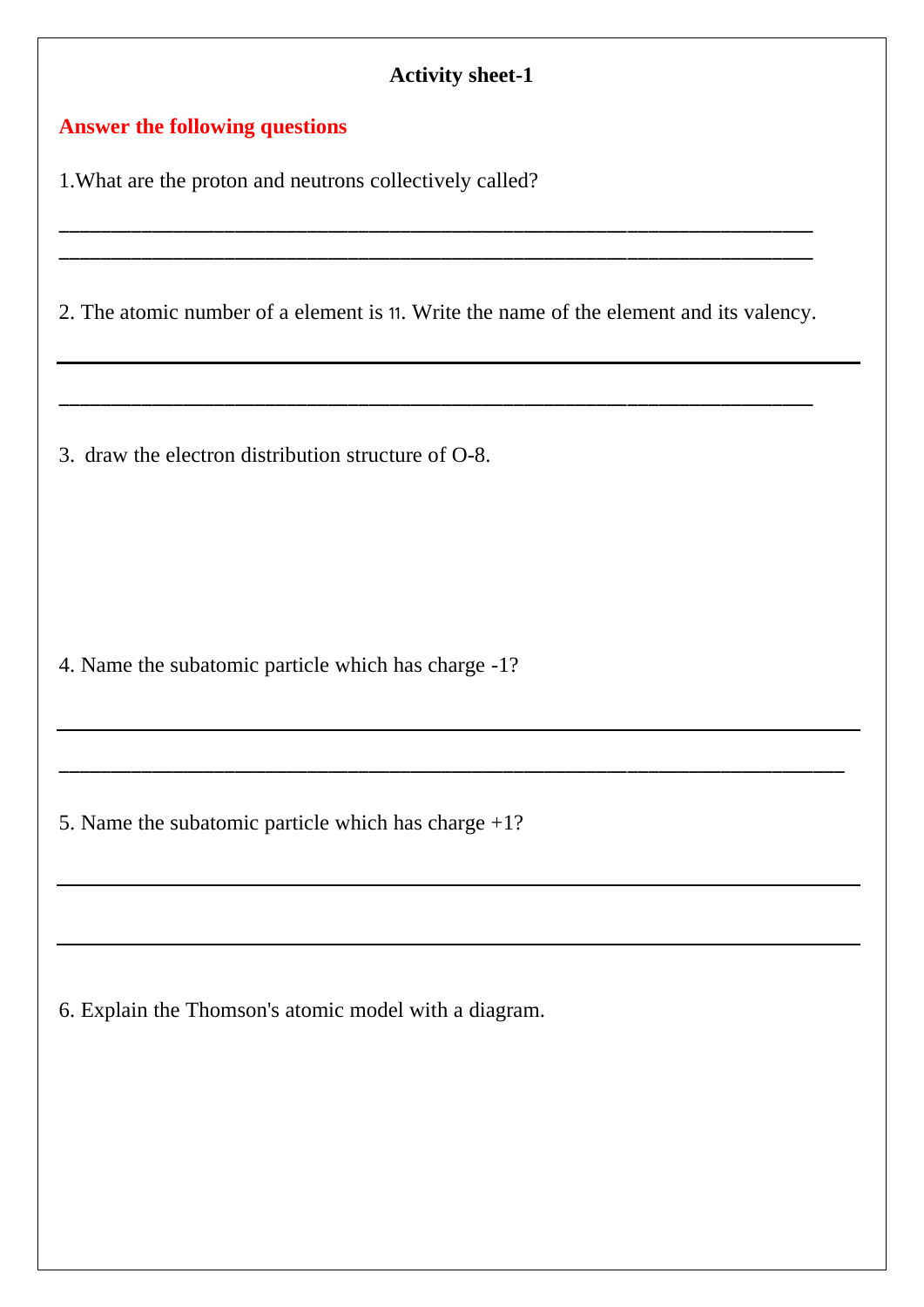- **I. The following questions are given multiple choices. Write the correct answer along with letter of alphabet.**
- 1) Number of protons in  $20Ca^{40}$  a) 23 b) 11 c) 20 d) 35

2) Number of electrons required to complete the Octate electronic configuration in Carbon is-

a) 4 b) 2 c) 6 d) 8

3) Radio Isotope in the Cancer Treatment is a) Iron b) iodine c) uranium d) cobalt

4) The formula used to find the maximum number of electrons in the shell -

a) **N<sup>2</sup>**  $b)$   $2n^2$ c) **n/2** d) **3n<sup>2</sup>**

### **II. Match the following.**

| А           | B  |
|-------------|----|
| $\mathbf K$ | 32 |
| L           | 18 |
| M           | 8  |
| N           | ◠  |

#### **III. Write the Differences.**

| <b>Atomic Number</b> | <b>Atomic Mass Number</b> |
|----------------------|---------------------------|
|                      |                           |
|                      |                           |
|                      |                           |

| Isobars | <b>Isotopes</b> |
|---------|-----------------|
|         |                 |
|         |                 |
|         |                 |
|         |                 |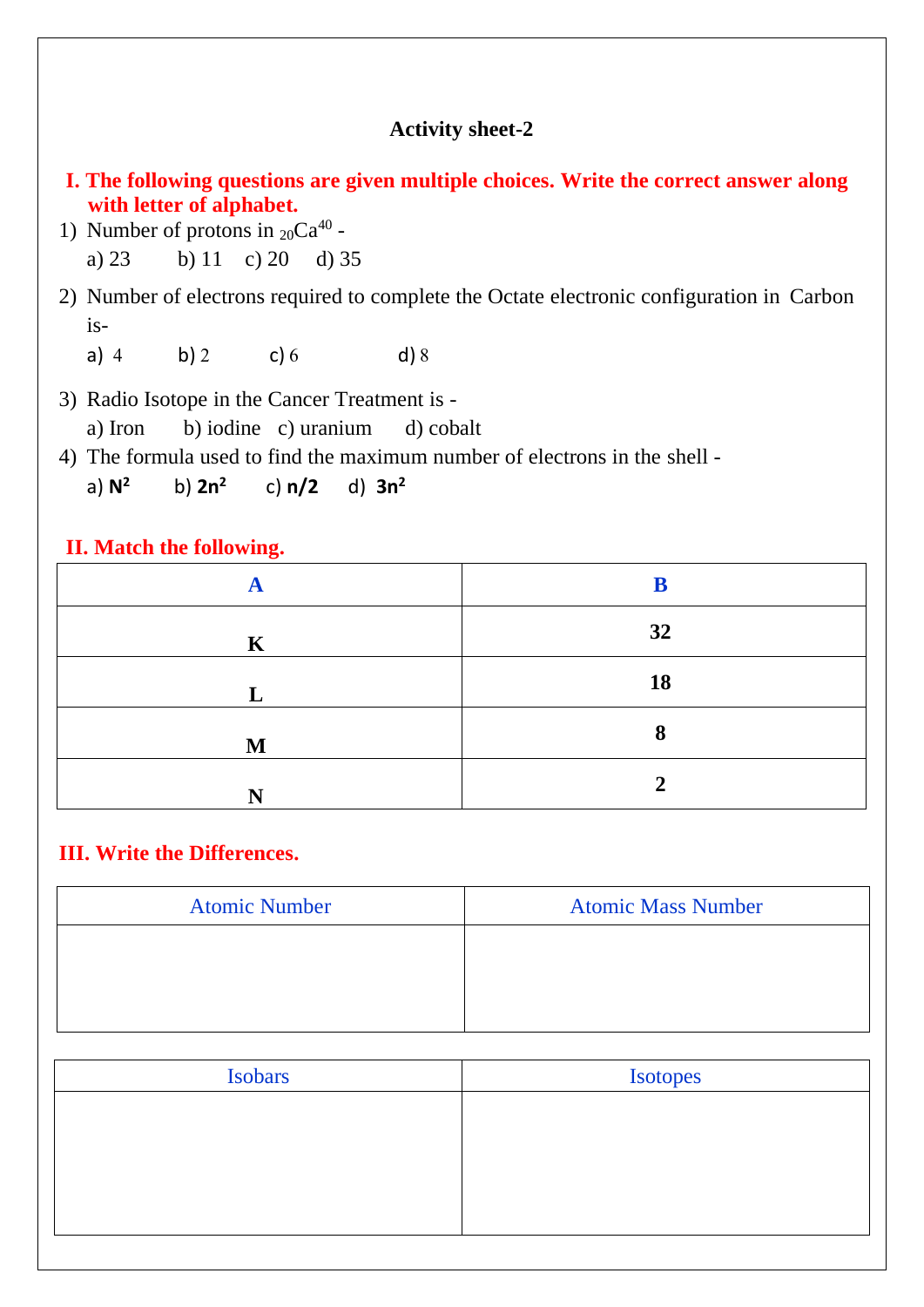$\overbrace{\hspace{2.5cm}}$  , and the contract of the contract of the contract of the contract of the contract of the contract of the contract of the contract of the contract of the contract of the contract of the contract of the cont  $\overline{\phantom{a}}$  , and the contract of the contract of the contract of the contract of the contract of the contract of the contract of the contract of the contract of the contract of the contract of the contract of the contrac

\_\_\_\_\_\_\_\_\_\_\_\_\_\_\_\_\_\_\_\_\_\_\_\_\_\_\_\_\_\_\_\_\_\_\_\_\_\_\_\_\_\_\_\_\_\_\_\_\_\_\_\_\_\_\_\_\_\_\_\_\_\_\_\_\_\_\_\_\_\_\_\_\_\_ \_\_\_\_\_\_\_\_\_\_\_\_\_\_\_\_\_\_\_\_\_\_\_\_\_\_\_\_\_\_\_\_\_\_\_\_\_\_\_\_\_\_\_\_\_\_\_\_\_\_\_\_\_\_\_\_\_\_\_\_\_\_\_\_\_\_\_\_\_\_\_\_\_\_ \_\_\_\_\_\_\_\_\_\_\_\_\_\_\_\_\_\_\_\_\_\_\_\_\_\_\_\_\_\_\_\_\_\_\_\_\_\_\_\_\_\_\_\_\_\_\_\_\_\_\_\_\_\_\_\_\_\_\_\_\_\_\_\_\_\_\_\_\_\_\_\_\_\_ \_\_\_\_\_\_\_\_\_\_\_\_\_\_\_\_\_\_\_\_\_\_\_\_\_\_\_\_\_\_\_\_\_\_\_\_\_\_\_\_\_\_\_\_\_\_\_\_\_\_\_\_\_\_\_\_\_\_\_\_\_\_\_\_\_\_\_\_\_\_\_\_\_\_

1) Name the fundamentals particles of an atom

- 2) List the main points of Thomson's atomic theory.
- 3) Distribute the electrons in different shells of the following elements, find the valence electrons and valency.

| <b>Element</b> | $\mathbf{Z}$ | K | L | M | N | <b>Valence</b><br>electrons | <b>Valency</b> |
|----------------|--------------|---|---|---|---|-----------------------------|----------------|
| Carbon         | 6            |   |   |   |   |                             |                |
| Neon           | <b>10</b>    |   |   |   |   |                             |                |
| Aluminium      | 13           |   |   |   |   |                             |                |
| Phosphorous    | 15           |   |   |   |   |                             |                |
| Argon          | 18           |   |   |   |   |                             |                |
| Calcium        | 20           |   |   |   |   |                             |                |
| Iron           | 26           |   |   |   |   |                             |                |
| Copper         | 29           |   |   |   |   |                             |                |

4) Find the proton, neutron, electron, valence electron and valency of the following elements.

<sup>19</sup>K 39

 $6C^{12}$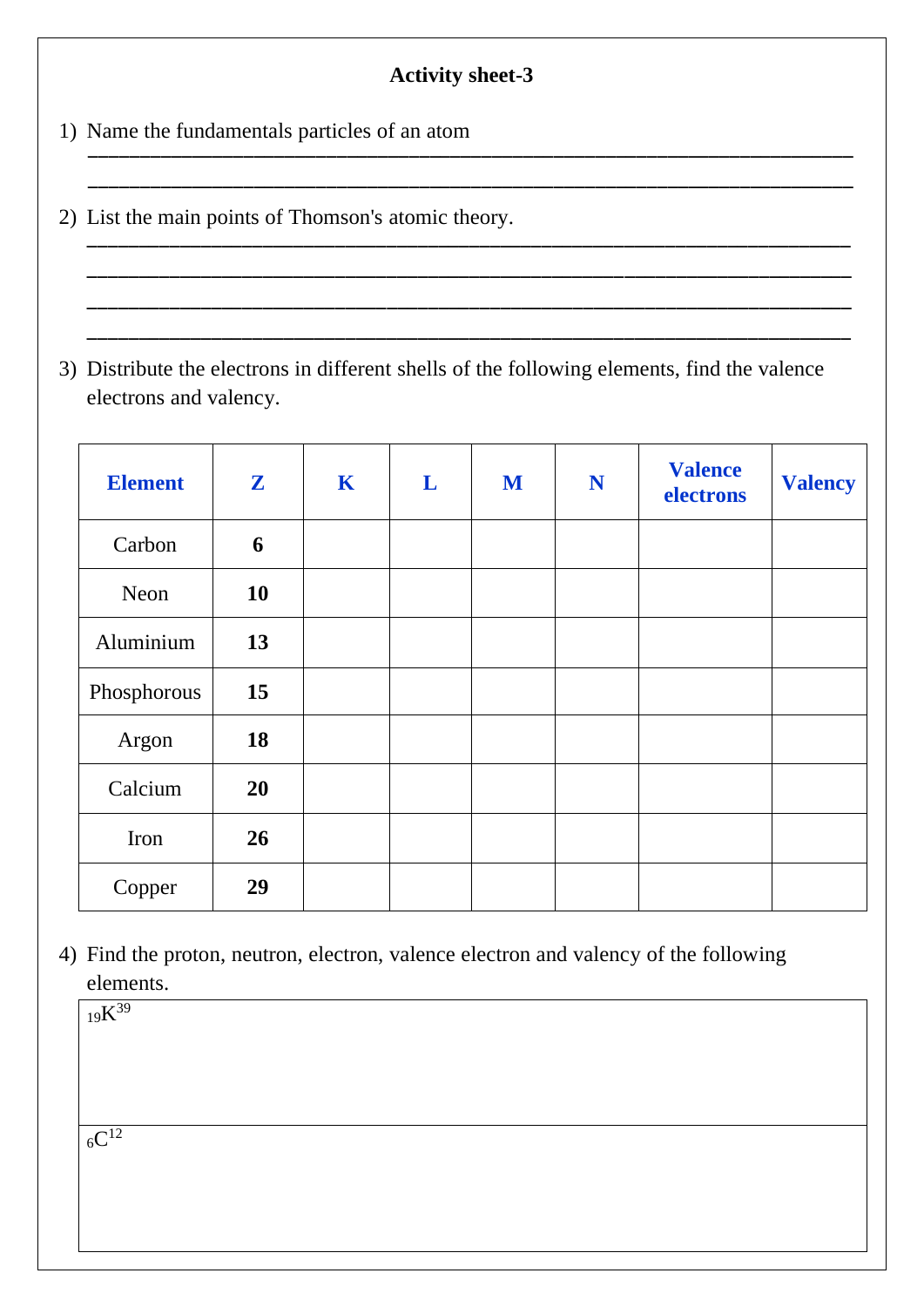1) Watch the atomic model, name the element and its parts.



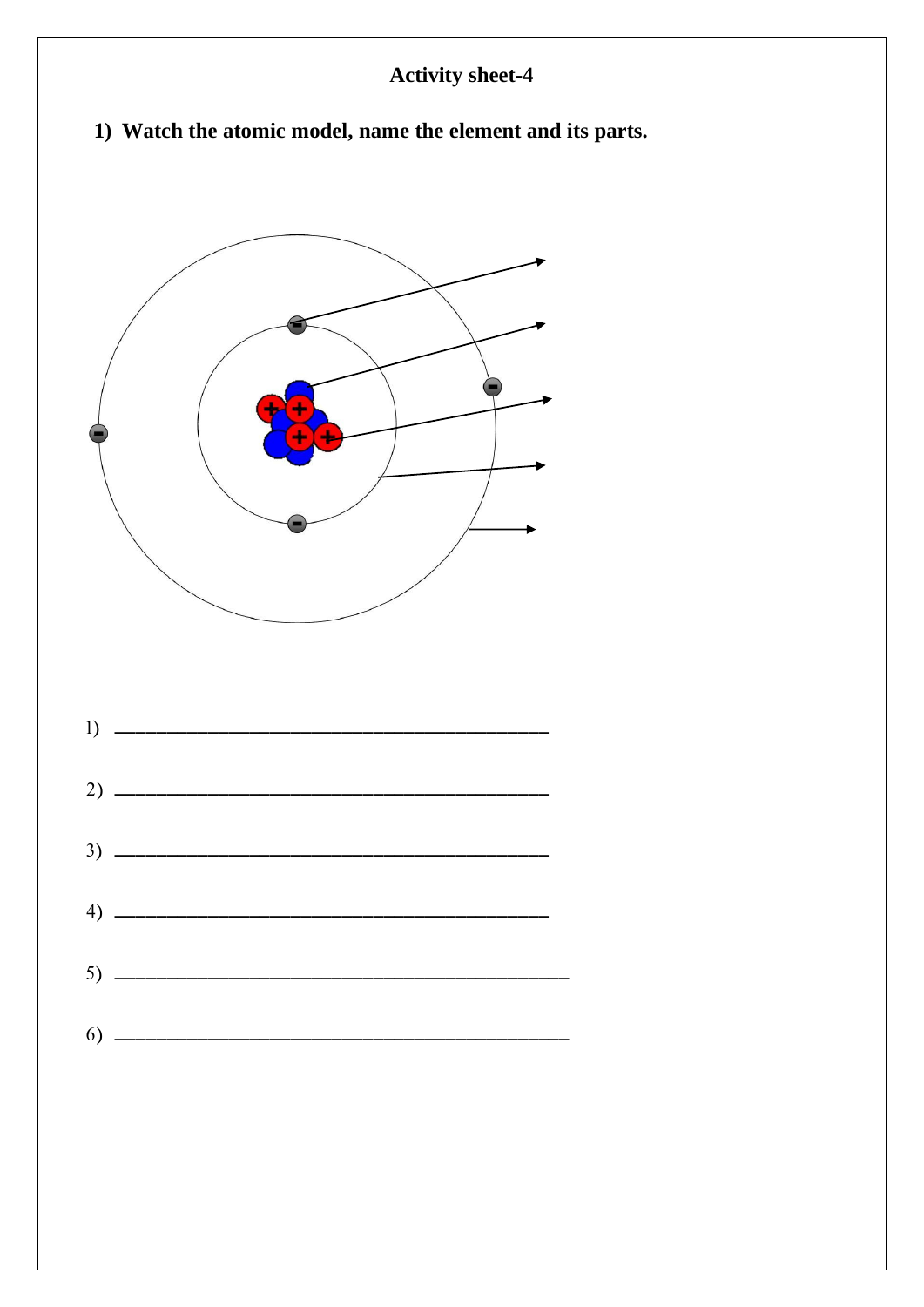| <b>Activity sheet-5</b><br>I. Note the picture below and answer the questions given. |                                                    |  |  |                                                                                       |  |  |  |  |
|--------------------------------------------------------------------------------------|----------------------------------------------------|--|--|---------------------------------------------------------------------------------------|--|--|--|--|
|                                                                                      |                                                    |  |  |                                                                                       |  |  |  |  |
|                                                                                      | You are moving towards the boy playing the guitar. |  |  |                                                                                       |  |  |  |  |
|                                                                                      |                                                    |  |  |                                                                                       |  |  |  |  |
|                                                                                      |                                                    |  |  |                                                                                       |  |  |  |  |
|                                                                                      | 3. How does the Sound reach your ear?              |  |  |                                                                                       |  |  |  |  |
|                                                                                      |                                                    |  |  |                                                                                       |  |  |  |  |
|                                                                                      |                                                    |  |  |                                                                                       |  |  |  |  |
|                                                                                      |                                                    |  |  |                                                                                       |  |  |  |  |
|                                                                                      |                                                    |  |  | 4. Now you are moving away from the boy playing the guitar, What is the difference in |  |  |  |  |

the intensity of sound? What is the reason for this?

\_\_\_\_\_\_\_\_\_\_\_\_\_\_\_\_\_\_\_\_\_\_\_\_\_\_\_\_\_\_\_\_\_\_\_\_\_\_\_\_\_\_\_\_\_\_\_\_\_\_\_\_\_\_\_\_\_\_\_\_\_\_\_\_\_\_\_\_\_\_\_\_\_\_\_\_ \_\_\_\_\_\_\_\_\_\_\_\_\_\_\_\_\_\_\_\_\_\_\_\_\_\_\_\_\_\_\_\_\_\_\_\_\_\_\_\_\_\_\_\_\_\_\_\_\_\_\_\_\_\_\_\_\_\_\_\_\_\_\_\_\_\_\_\_\_\_\_\_\_\_\_\_ \_\_\_\_\_\_\_\_\_\_\_\_\_\_\_\_\_\_\_\_\_\_\_\_\_\_\_\_\_\_\_\_\_\_\_\_\_\_\_\_\_\_\_\_\_\_\_\_\_\_\_\_\_\_\_\_\_\_\_\_\_\_\_\_\_\_\_\_\_\_\_\_\_\_\_\_ \_\_\_\_\_\_\_\_\_\_\_\_\_\_\_\_\_\_\_\_\_\_\_\_\_\_\_\_\_\_\_\_\_\_\_\_\_\_\_\_\_\_\_\_\_\_\_\_\_\_\_\_\_\_\_\_\_\_\_\_\_\_\_\_\_\_\_\_\_\_\_\_\_\_\_\_

# II. **identify soft sound and loud sound.**

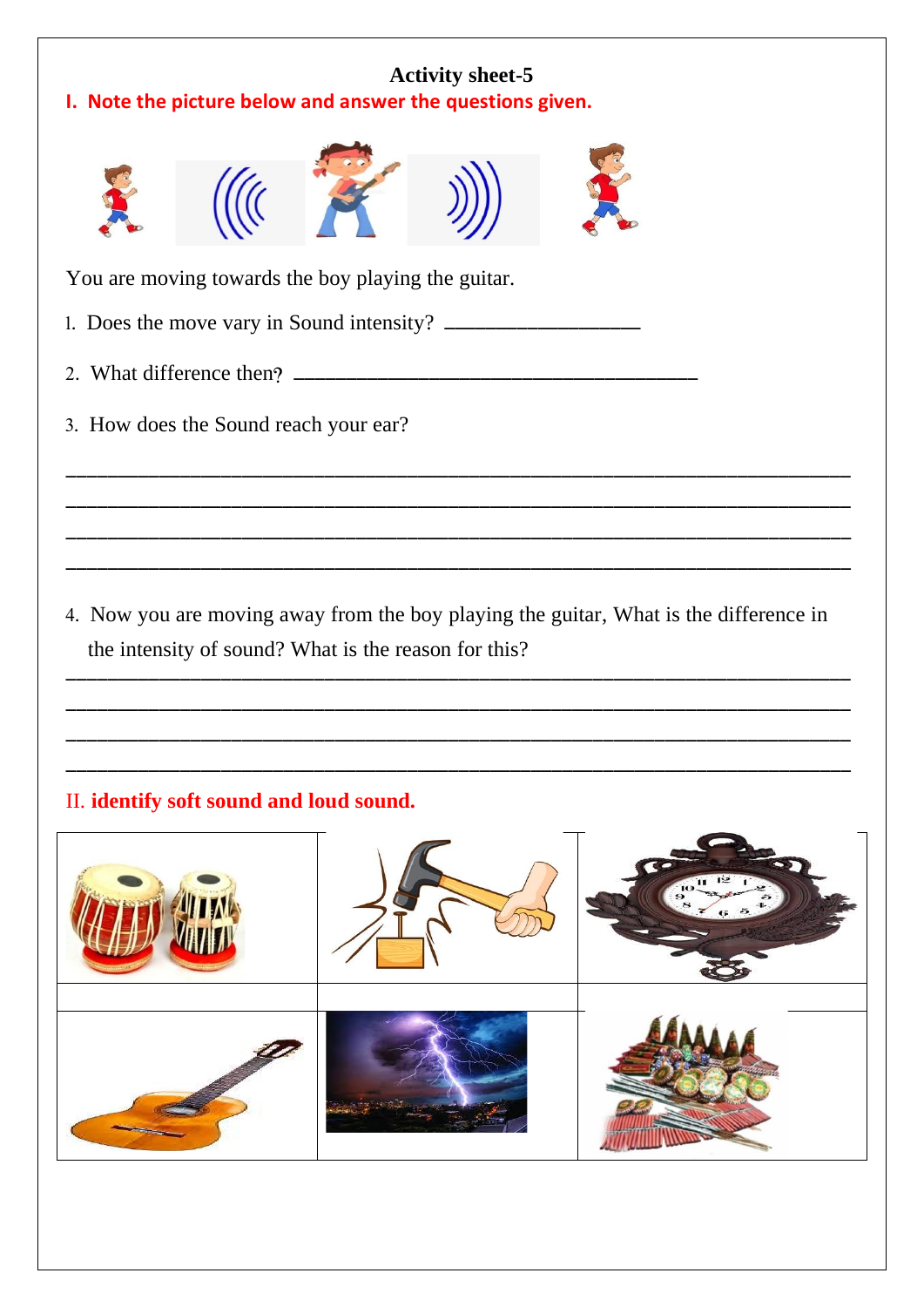**I. In the images below, identify the of amplitude, wavelength, high pitch sound, low pitch sound of sound waves**



### **II. Perform the following activities using Tuning fork available at your school.**

- 1] Do the vibration of tuning fork, listen to vibrations.
- 2] Note the difference by hitting the vibrating surface of tuning fork to the top of the water-filled plate. Record the change.
- 3] To a transition light weight plastic ball touch the vibrating surface of tuning fork Record the change.
- 4] Perform the bell jar experiment, record the procedure and conclusions.

### **III. Identify parts of the human ear and complete the table below.**



| $\vert$ 1       | What indicates A, B, C                                |  |
|-----------------|-------------------------------------------------------|--|
| $\overline{2}$  | What is the another for outer Ear                     |  |
| $\overline{3}$  | Where the ear drum is present?                        |  |
| $\overline{4}$  | Where does the perceived sound pass?                  |  |
| 5 <sup>5</sup>  | What is the effect of compression on the<br>ear drum? |  |
| 6               | Where does the sound waves amplify?                   |  |
| $7\phantom{.0}$ | Where is the cochlea?                                 |  |
| 8               | What is the function of cochlea?                      |  |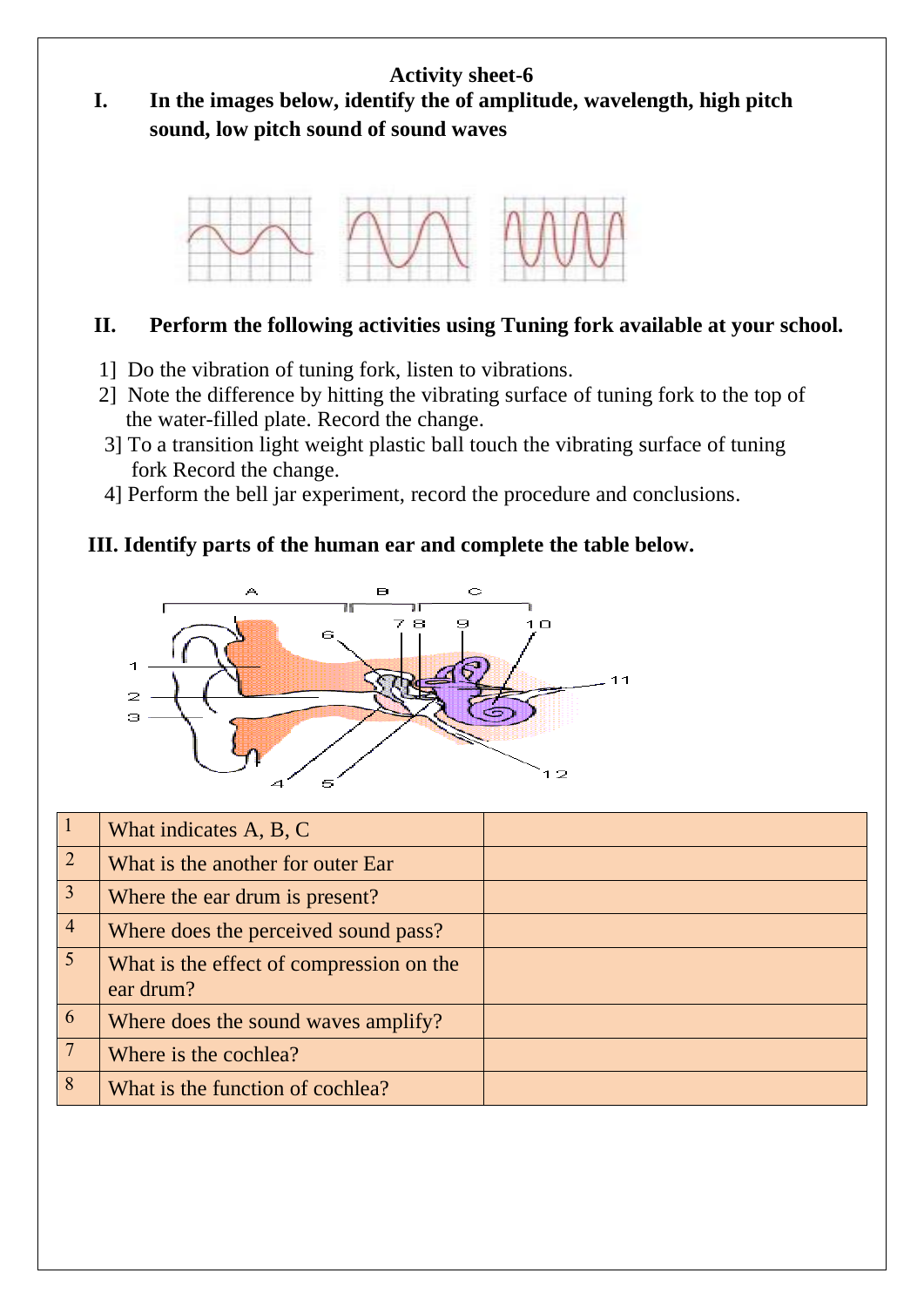## **I. Match the following.**

| Sl. No.        | $\mathbf{A}$ | B                                                | Answer |
|----------------|--------------|--------------------------------------------------|--------|
|                |              |                                                  |        |
| $\mathbf{1}$   | Sound waves  | <b>Ultrasound</b>                                |        |
| $\overline{2}$ | Amplitude    | Multiple<br>reflection of<br>sound               |        |
| 3              | Sonar        | need media                                       |        |
| $\overline{4}$ | Stethoscope  | Maximum<br>displacement<br>from mean<br>position |        |

**II.** Create the following images and identify the parts

1) Density waveform sound wave propagated by a vibrating nature.

2) Reflection of sound